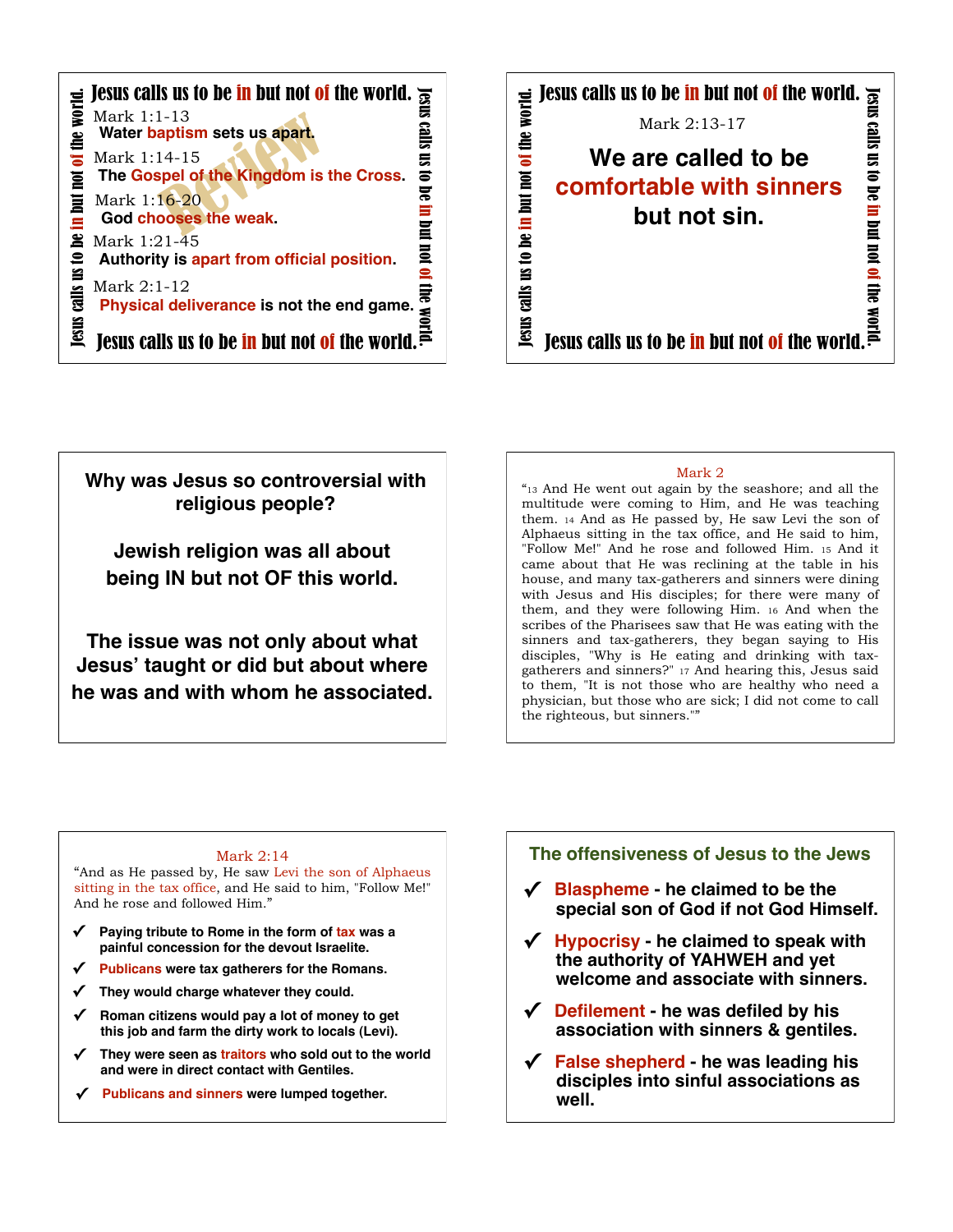#### **Pharisees Jesus Physical separation from gentiles Physical contact with sinners Condemnation of sinners Compassion for sinners Two different models of being IN but not OF the world Example #1**

# **of Jesus being IN but not OF the world.**

**The Spirit of Christ calls us to reach out and touch sinners not to withdraw from them.** 

**As ambassadors we must have close association with two worlds.**

#### 1 Corinthians 5

"9 I wrote you in my letter not to associate with immoral people; 10 I did not at all mean with the immoral people of this world, or with the covetous and swindlers, or with idolaters; for then you would have to go out of the world. 11 But actually, I wrote to you not to associate with any so-called brother if he should be an immoral person, or covetous, or an idolater, or a reviler, or a drunkard, or a swindler not even to eat with such a one. 12 For what have I to do with judging outsiders? Do you not judge those who are within the church? 13 But those who are outside, God judges. *Remove the wicked man from among yourselves."*

**✓ Separation is loving discipline within the church.**

**Example #2 of Jesus being IN but not OF the world.**

**There are to be different standards of tolerance, one - within the church and another within the world.**

**A separation of church and state issue.** *Some behaviors that might be tolerated in the world but not in the church.* **✓ Preaching a false gospel.**

**✓ Certain sexual practices.**

**✓ Covetousness, greed, etc.**

**✓ Divisiveness, warfare, etc. ✓ Idolatry.**

**✓ Divisiveness, .**

### **Other issues are more controversial.**

**✓ Abortion laws.**

- **✓ Homosexual marriage.**
- **✓ Easy divorce laws.**

**✓ Divisiveness, .**

**✓ Drug laws.**

#### **Principle: Civil legislation should**

- **✓ maximize personal freedom**
- **✓ respect cultural diversity and**
- **✓ promote the general welfare.**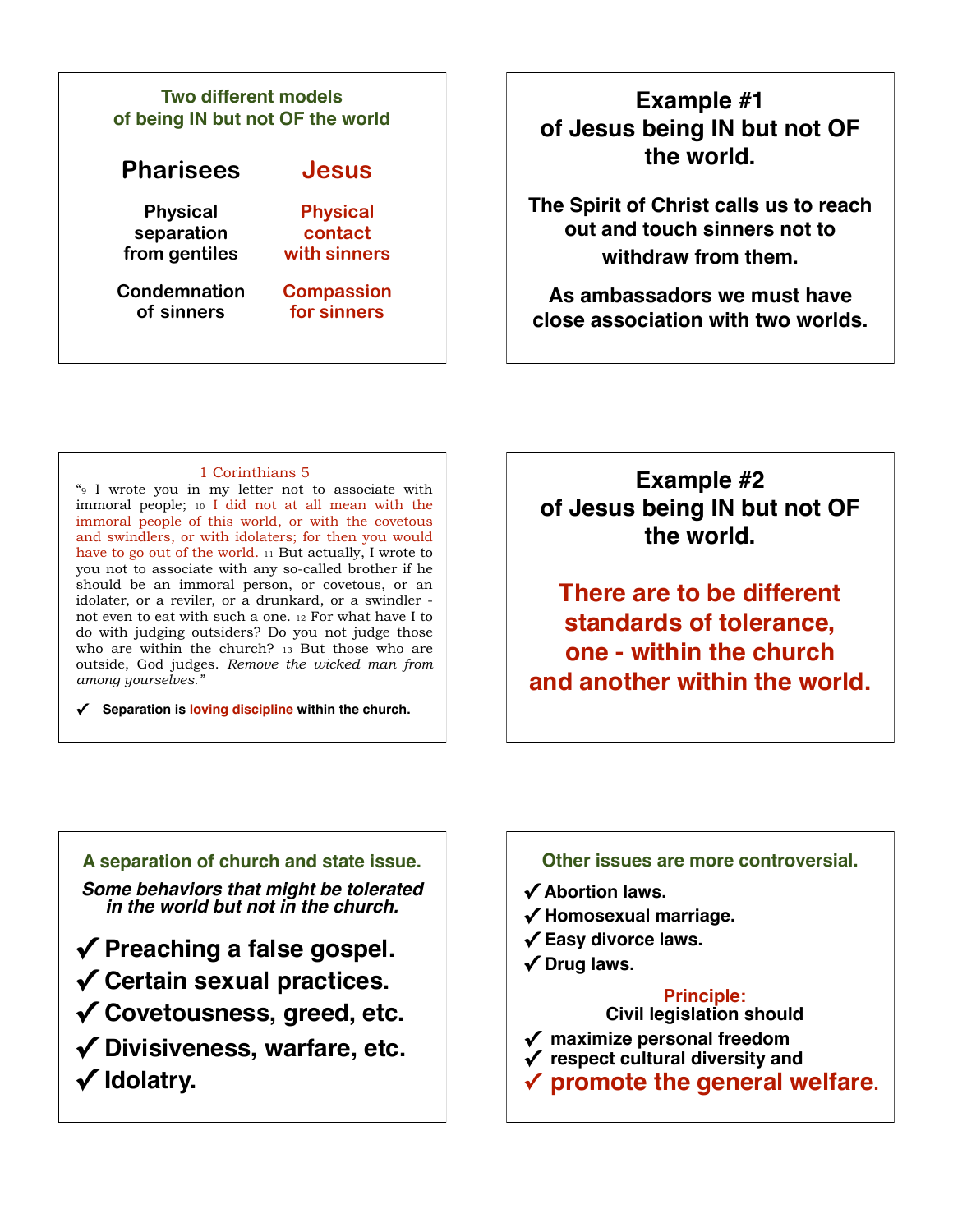#### Mark 2:16

"And when the scribes of the Pharisees saw that He was eating with the sinners and tax-gatherers, they began saying to His disciples, "Why is He eating and drinking with tax-gatherers and sinners?""

- **✓ Pharisees Jewish sect viewed as the faithful remnant (fundamentalists) within Israel who had not caved in to the worldly culture of Rome.**
- **✓ Scribes expert copiers of Torah (many where also Pharisees).**
- **✓ Separatist even indirect contact with sinners was defiling. (Food touched by Gentiles was unclean.)**

#### Mark 2:17

"And hearing this, Jesus said to them, "It is not those who are healthy who need a physician, but those who are sick; I did not come to call the righteous, but sinners.""

- **✓ Jesus is not suggesting that the scribes were righteous but rather that "felt need" was critical to having an "ear to hear."**
- The Prodigal Son not the older brother ends up **dining with the father.**
- **✓ Jesus "came" to "call" sinners to "come." What does this suggest about our role?** Mark 16:15-16

#### Mark 16

"15 And He said to them, "Go (**going**) into all the world and preach the gospel to all creation. 16 He who has believed and has been baptized shall be saved; but he who has disbelieved shall be condemned.""

#### Colossians 1

"21 And although you were formerly alienated and hostile in mind, engaged in evil deeds, 22 yet He has now reconciled you in His fleshly body through death, in order to present you before Him holy and blameless and beyond reproach - 23 if indeed you continue in the faith firmly established and steadfast, and not moved away from the hope of the gospel that you have heard, which was proclaimed in all creation under heaven, and of which I, Paul, was made a minister."

# **Pharisees Jesus The Law was the issue (righteous or sinners) Jesus was the issue (receiving or rejecting) A new way of dividing the people of the world**

#### **Separation guidelines**

- **✓ Respect the difference between church and state.**
- **✓ Respect the limits of your own vulnerability.**
- **✓ Motives & effect play a big part in knowing what is appropriate.**
- **✓ The issue is not how we deal with our sin but how we understand God deals with our sin.**

| God's doing                                                                                                                                                                                                                                                                                                                                                                                                                      | Man's doing                                                                                                                                                                                                                                                                                                                                                                       |
|----------------------------------------------------------------------------------------------------------------------------------------------------------------------------------------------------------------------------------------------------------------------------------------------------------------------------------------------------------------------------------------------------------------------------------|-----------------------------------------------------------------------------------------------------------------------------------------------------------------------------------------------------------------------------------------------------------------------------------------------------------------------------------------------------------------------------------|
| Romans 8:29-30<br>"for whom He foreknew, He<br>also predestined to become<br>conformed to the image of<br>His Son, that he might be<br>the first-born among many<br>brethren, and whom He<br>predestined, these He also<br>called; and whom He called,<br>these He also<br><b>Foreknew</b><br>justified; and<br><b>Predestined</b><br>whom He<br>justified,<br>these He also<br><b>Called</b><br>glorified."<br><b>Justified</b> | Romans 10:13-14<br>"for <i>'Whoever will call upon</i><br>the name of the Lord will be<br>saved.' How then shall they<br>call upon Him in whom they<br>have not believed? And how<br>shall they believe in Him<br>whom they have not heard?<br>And how shall they hear<br>without a preacher?"<br><b>Preached</b><br><b>Heard</b><br><b>Believed</b><br><b>Called on His name</b> |